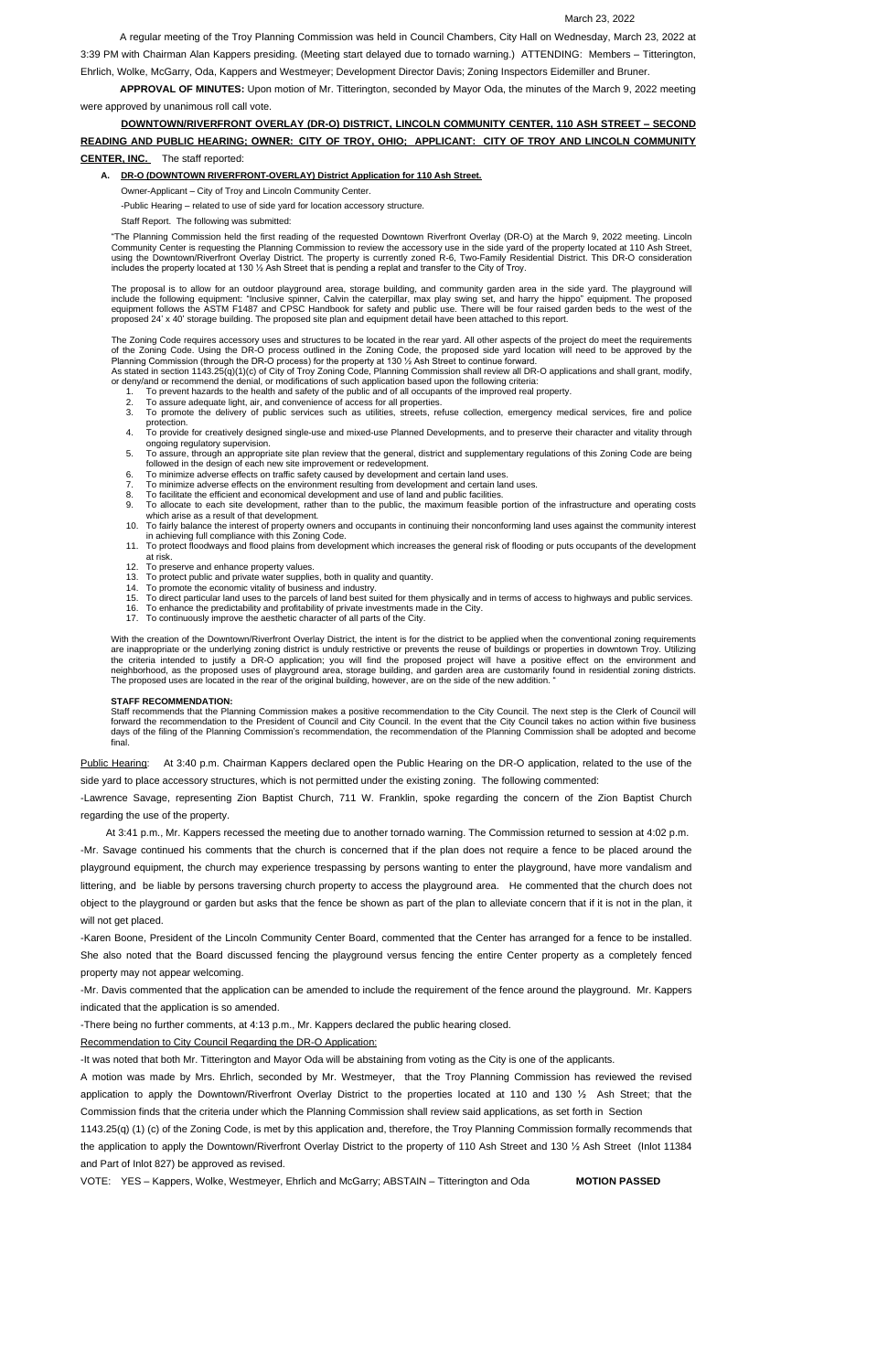#### **REZONING APPLICATION – PARCEL D08-106932, IL 11400, CONSISTING OF 2.99 ACRES LOCATED ON BARNHART**

**ROAD, FROM THE COUNTY ZONING OF A-2, GENERAL AGRICULTURE, TO THE CITY ZONING OF A-R, AGRICULTURAL-**

## **RESIDENTIAL DISTRICT. THIS PARCEL IS PART OF THE FERRYMAN-KERBER ANNEXATION; PROPERTY OWNER: GRANT**

## **AND ANNA KERBER; REZONING INITIATED BY CITY OF TROY TO APPLY A CITY ZONING TO AN ANNEXED PARCEL.** Staff

#### reported:

The property is located on Barnhart Road north of Fenner Road. This property was annexed under Ordinance O-5-21. The annexation plat was in the packet. The surrounding zoning districts include County zoning of R-1AAA One Family Residential to the south and north, and County zoning of A-2, General Agriculture to the west*.*

"The City of Troy is requesting the Planning Commission to consider the rezoning of Parcel ID: D08-106932, that was annexed under Ordinance O-5-21. The property is currently zoned county zoning of A-2 General Agriculture. The City is requesting that the zoning district for this parcel be rezoned to A-R Agriculture Residential District (5 Acres).

#### DISCUSSION:

The Zoning Code describes the proposed A-R zoning district as "designated to provide for both agricultural and residential activity on large tracts and open land with a minimum of five (5) acres or greater of lot area per dwelling unit. This district will be mapped in undeveloped areas along existing roadways where there is minimal water and sewer service".

(B) Whether the proposed amendment is made necessary because of changed or changing conditions in the area affected, and, if so, the nature *of such changed or changing conditions.* The rezoning is necessary due to the annexation. The proposed use will not have any adverse effects in the area and is similar to the residential uses that currently exist in the surrounding area.

(C) Whether the uses that would be permitted on the property if it were reclassified would be compatible with the uses permitted on other property *in the immediate vicinity.*

(D) Whether adequate utility, sewer, and water facilities, and all other needed public services exist or can be provided to serve the uses that would *be permitted on a property if it were reclassified.*

The Comprehensive Plan for future land use map identifies this property as future residential. The majority of the adjacent property in this area is currently zoned County Zoning of A-2 General Agriculture of which is comparable to the City zoning of the A-R Agriculture Residential District.

In reviewing a rezoning proposal, Section 1139.07 outlines the criteria on which to base decisions:

*(A) Whether the change in classification would be consistent with the intent and purpose of this Zoning Code.*

The proposed rezoning is consistent with the Zoning Code. Section 1131.02(o) & (r) state the purposes of the Zoning Code are to preserve and enhance property value, and direct particular land uses to the parcel of land best suited for them. The proposed rezoning request achieves these purposes.

- 1. The properties are currently being utilized as an agricultural type of use;
- 2. The proposed rezoning is consistent with the intent and purposes of the City of Troy Zoning Code; and
- 3. The proposed rezoning is consistent with the surrounding zoning districts; and
- 4. The proposed rezoning is consistent with the City of Troy Comprehensive Plan."

Discussion: In response to questions of the Commission, staff discussed how this annexed parcel and the other annexed parcels on the

The proposed use is compatible and similar to the residential and agricultural uses that currently exist in the surrounding area.

Adequate water can be provided to the referenced property. All other utilities will be reviewed upon any future development.

(E) The amount of vacant land that currently has the same zoning classification as is proposed for the subject property, particularly in the vicinity of

*the subject property, and any special circumstances, in any, that make a substantial part of such vacant land unavailable for development.* In the vicinity of these subject properties, there is no available vacant land inside the city limits with the A-R zoning classification that is suitable for development due to flood plain restrictions.

*(F) Whether the proposed amendment would correct an error in the application of this Zoning Code as applied to the subject property.* Not applicable in this request.

#### STAFF RECOMMENDATION:

Staff did not recommend a public hearing be held as Council is required to hold a public hearing and recommended that the proposed rezoning is consistent with the established surrounding areas, and the Comprehensive Plan which shows this area to be developed as residential. Staff is recommending that the Planning Commission recommend approval of the proposed rezoning from City Administered County Zoning to A-R, Agriculture-Residential, based on the following:

(B) Whether the proposed amendment is made necessary because of changed or changing conditions in the area affected, and, if so, the nature *of such changed or changing conditions.* The rezoning is necessary due to the annexation. The proposed use will not have any adverse effects in the area and is similar to the residential uses that currently exist in the surrounding area.

(C) Whether the uses that would be permitted on the property if it were reclassified would be compatible with the uses permitted on other property *in the immediate vicinity.*

#### agenda are contiguous to the City.

Public Hearing: A motion was made by Mr. Wolke, seconded by Mr. Titterington, that the Troy Planning Commission not hold a public

hearing on the rezoning application Parcel D08-106932, IL 11400. **MOTION PASSED, UNANIMOUS VOTE** 

#### Recommendation:

A motion was made by Mr. Titterington, seconded by Mr. Wolke, that the Troy Planning Commission recommends to Troy City Council that Parcel D08-106932, IL 11400, a portion of the Ferryman-Kerber Annexation, consisting of 2.99 acres located on Barnhart Road, be rezoned from the County zoning of A-2, General Agriculture, to the City zoning of A-R, Agricultural-Residential District based on the findings of staff that:

- 1. The properties are currently being utilized as an agricultural type of use;
- 2. The proposed rezoning is consistent with the intent and purposes of the City of Troy Zoning Code; and
- 3. The proposed rezoning is consistent with the surrounding zoning districts; and

4. The proposed rezoning is consistent with the City of Troy Comprehensive Plan. **MOTION PASSED, UNANIMOUS VOTE**

## **REZONING APPLICATION – PARCEL D08-106934, IL 11401, CONSISTING OF 0.717 ACRES LOCATED AT 2077 FENNER ROAD, FROM THE COUNTY ZONING OF R-1AAA, ONE FAMILY RESIDENTIAL, TO THE CITY ZONING OF R-2, SINGLE-FAMILY RESIDENTIAL DISTRICT. THIS PARCEL IS PART OF THE FERRYMAN-KERBER ANNEXATION; PROPERTY OWNER: MONICA AND MICHAEL FERRYMAN; REZONING INITIATED BY CITY OF TROY TO APPLY A CITY ZONING TO AN ANNEXED PARCEL.**

#### Staff reported:

"The City of Troy is requesting the Planning Commission to consider the rezoning of <sup>2077</sup> Fenner Road, Parcel ID: D08-106934, that was annexed under Ordinance O-5-21. The property is currently zoned county zoning of R-1AAA One Family Residential, and after annexation designated under City Administered County Zoning. The City is requesting that the zoning district for this parcel be rezoned to R-2 Single-Family Residential (20,000 square feet).

The property is located on Fenner Road west of Barnhart Road. This property was annexed under Ordinance O-5-21. The surrounding zoning districts include M-2 Light Industrial District to the south, County zoning of R-1AAA One Family Residential to the east and west, and County zoning of A-2, General Agriculture to the north.

The Zoning Code describes the proposed R-2 zoning district as "designed to accommodate single-family dwellings on lots with areas of at least twenty thousand (20,000) square feet per dwelling unit. This district will be mapped to protect areas that now meet these minimum lot sizes and for comparable areas which will develop in the future. Such areas will generally be located in neighborhoods with large lots and which warrant protection of the neighborhood's residential environment".

The Comprehensive Plan for future land use map identifies this property as future residential. The majority of the adjacent property in this area is currently zoned County Zoning of R-1AAA of which is comparable to the City zoning of the R-2 Single Family Residential District.

In reviewing a rezoning proposal, Section 1139.07 outlines the criteria on which to base decisions:

*(A) Whether the change in classification would be consistent with the intent and purpose of this Zoning Code.*

The proposed rezoning is consistent with the Zoning Code. Section 1131.02(o) & (r) state the purposes of the Zoning Code are to preserve and enhance property value, and direct particular land uses to the parcel of land best suited for them. The proposed rezoning request achieves these purposes.

The proposed use is compatible and similar to the residential uses that currently exist in the surrounding area.